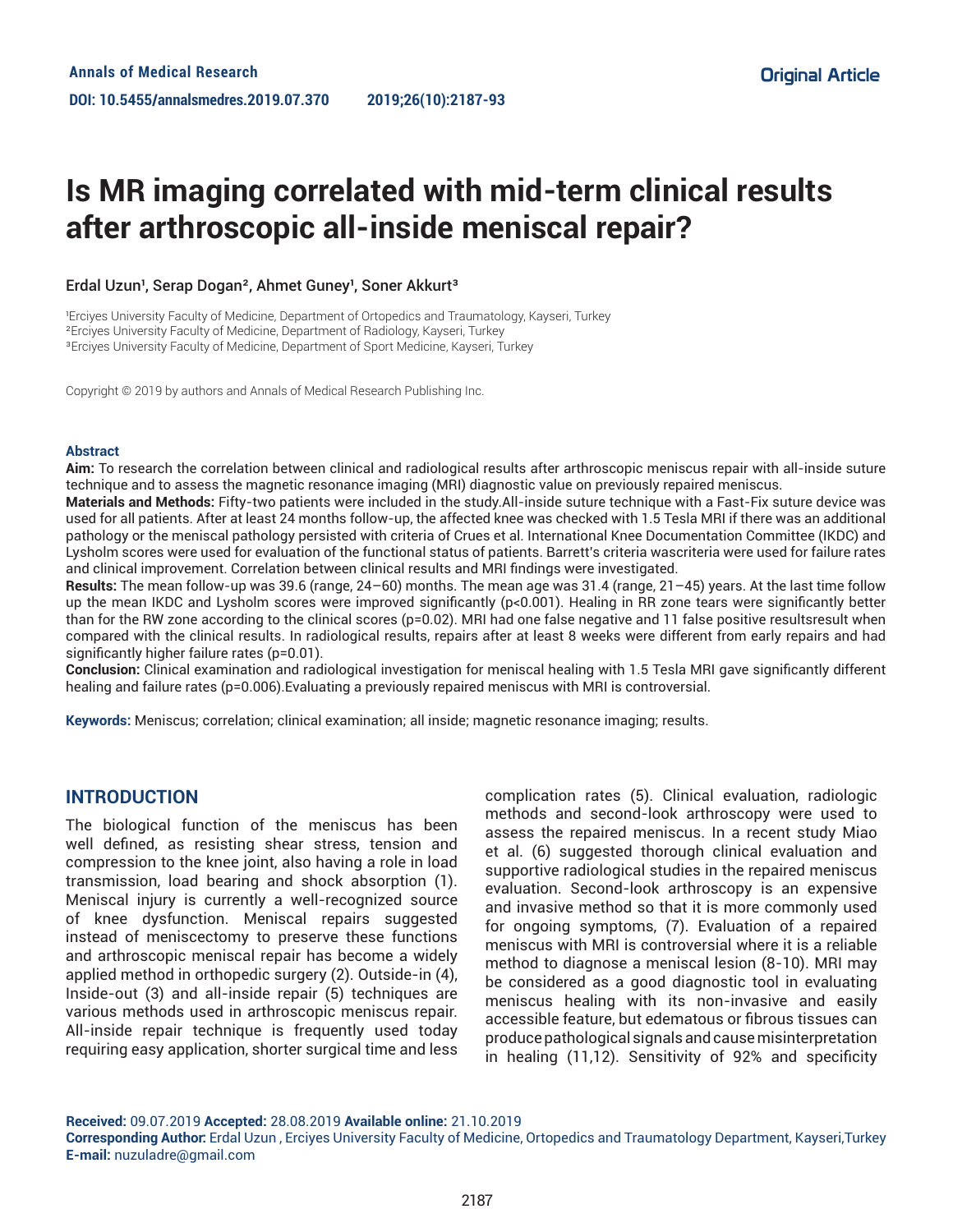#### **Ann Med Res 2019;26(10):2187-93**

of 99% have been reported by combining several MRI sequences (6,13,14). Repaired meniscus evaluation is very important for the activity status of patients (15,16). The aim of this current study was to compare the clinical and radiolgical results of repaired meniscus with Fast-Fix meniscal fixators and identify the MRI characteristics. So we investigated if the MRI findings with 1.5 Tesla T2 serial had a correlation with clinical results.

## **MATERIAL and METHODS**

## **Patients**

160 patients undergoing all-inside arthroscopic meniscus repair at the Department of Orthopedics and Traumatology, Erciyes University Hospital, Kayseri, Turkey between January 2008 and October 2013 were evaluated retrospectively. All operations were performed by the same surgeon. Fifty-two randomly selected patients (50 males, 2 females) who had attended follow-up visits on a regular basis also underwent MRI examination to identify MRI characteristics of meniscus repair were included in this study. Fast-Fix repair system (Smith & Nephew Inc, Andover, MA) was used in all operations. A mean of 2.2 (range, 1–4) suture devices were used for meniscal repair.Patient demographics and surgical reports were recorded (Table 1). The inclusion criteria were as follows: undergoing arthroscopic meniscal surgery with/without anterior cruciate ligament (ACL) reconstruction, bucket handle or vertical-longitudinal meniscal tears, meniscal tears of 15 to 35 mm in length and in Red-Red (RR) or Red-White (RW) zones, having undergone 1.5 Tesla MRI at least 24 months after the operation, and use of the singlebundle method with hamstring tendon autografting in ACL repairs (if present). Exclusion criterias were: previous knee surgery; degenerative osteoarthritis; less than 2 years of follow-up; knee joint infection; major cartilage defects; BTB (bone-tendon-bone) or double-bundle hamstring autografting for ACL reconstruction; meniscal tears greater than 35 mm; degenerative meniscal tears; genu varum or genu valgum deformities, The patients who did not show adequate adherence to the rehabilitation program or follow-up assessments were also excluded.

## **MRI evaluation protocol**

52 patients were examined at least 24 months after surgery by MRI. 1.5-T MRI scanner (Intera, Phlips Medical Systems, Best, the Netherlands) was used for radiologic examination with a dedicated knee coil. Imaging sequences were examined, including sagittal and coronal proton-density-weighted turbo spinecho (repetition time/ echo time 900/35 msec, field of view [FOV] 160 mm, matrix 256×256, slice thickness 3 mm), sagittal and coronal T2 fast field echo (repetition time/echo time 500/14 msec, FOV 160 mm matrix 256×256, slice thickness 3 mm, flip angle 25°), and axial T2 weighed turbo skinecho spoiled invertion recovery (repetition time/ echo time 5200/60, FOV 160 mm matrix 256×256, slice thickness 3 mm). An independent radiologist blinded to patients' data and clinical evaluation examined the MRIs. Crues et al.'s

criteria (17) was used for meniscal signal alterations classification as Grade 0: normal meniscus – low signal intensity; Grade 1: irregularly marginated intrameniscal signal-not connected to the articular surface; Grade 2: linear signal-not connected to the articular surface; Grade 3: linear signal intensity- connected to the articular surface. Using the criteria of Crues et al., a failed meniscus repair was considered as grade-3 signal- linear signal intensity- connected to the articular surface whether to the tibial or the femoral site.

## **Surgical method**

Same surgeon performed all the operations. FasT-Fix suture anchors (Fast-FixTM 360, Smith &Nephew, Andover, MA, US) were used in all operations with all-inside technique. During the operation, after the arthroscope was placed within the knee through the anterolateral port, the suprapatellar bursa was inspected with the knee extended, and then the patello-femoral joint was accessed to examine the congruity between the joint surfaces and integrity of patello-femoral joint. The scope was shifted to the medial joint space while the knee was at 90-degree flexion, and an anteromedial portal was accessed, where a hook was placed. Following the examination of the medial joint, the cruciate ligaments were assessed. Then, the arthroscope was advanced to the lateral joint space, and this space was examined. All intra-articular structures were checked with a probe before any intervention was performed. After the meniscal disorder was defined, a probe was used for evaluating the mean length of the meniscal tear, and then a repair was carried out using the all-inside suture technique. In all patients with ACL rupture, autografting with semitendinosus and gracilis harmstring tendons was performed. The single-bundle method was used for all reconstructions. At the completion of surgery, the joint space was irrigated and a negative-pressure surgical drain was placed within the joint.Postoperative ice application was performed, and the surgical drain was removed 24 hours after surgery.

## **Rehabilitation protocol**

Patients were allowed to mobilize with crutches partial loadbearing until week 5 due to protecting repaired menisci. Isometric quadriceps and hamstring exercises were performed on the first postoperative day. Also, using a CPM device, movements were begun on the first postoperative day. After week 3, quadriceps exercises with weights were initiated. Full mobility was started after 6 weeks, and full loadbearing was allowed after 8 weeks. Return to sports activities was allowed after 4 months.

## **Assessments**

Before the operation all the patients had been examined clinically with Lysholm (18) and International Knee Documentation Committee (IKDC) scores (19). MRI was used for radiological investigation. Postoperative clinical improvement was measured by the clinical scores. IKDC status was graded as A, B, C, or D. Healing status of the repaired meniscus was evaluated using Barrett's criteria [20], where the absence of joint tenderness, effusion, and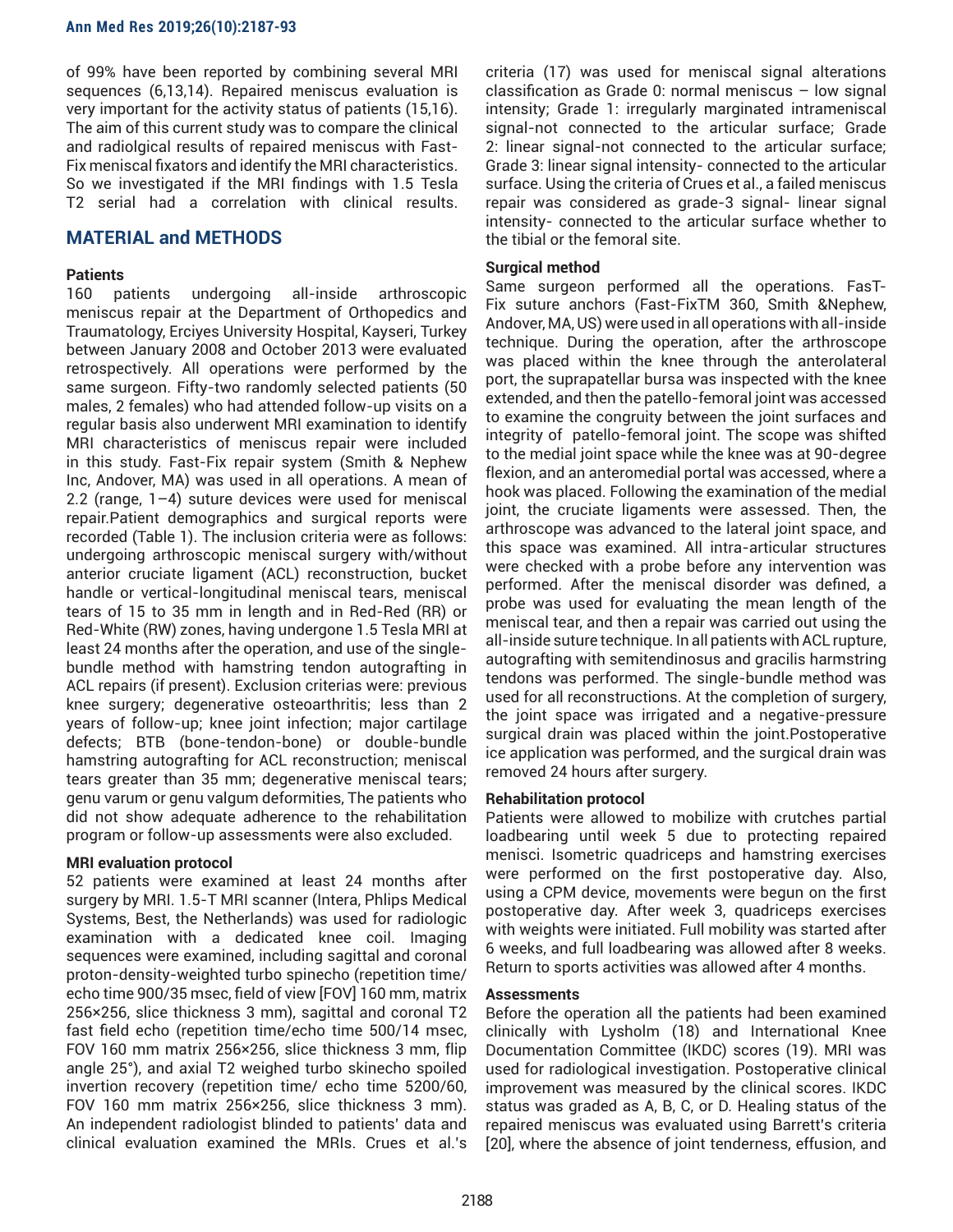locking as well as the presence of a negative McMurray test were considered as an indicative for healed meniscus. A negative outcome in any of the scoring or examination measures was considered clinical failure. The assessments performed at the last follow-up visit were taken into account for the final evaluation. MRI of the affected knee after at least 24 months follow-up was checked to see if the meniscal pathology persisted with the criteria of Crues at al. On the basis of this study, we investigated the correlation between MRI findings and clinical results.

## **Statistical analysis**

Statistical analysis was performed using SPSS version 15 software program for Windows. Mean and Standard deviation (SD) or median and range were calculated as measures of central location and spread of data. Failure incidence in subgroups of patients with different characteristics was compared using chi-squared test. MRI findings with clinical results were compared using McNemar and Kappa statistics. One-way analysis of variance (ANOVA, Tukey's studentized range test) was used for analyzing the time difference between operation and MRI. Since the data were not normally distributed nonparametric tests were used. Statistical significance was considered as p value<0.05. The hospital research ethics committee approved the study.

## **RESULTS**

## **Clinicalresults**

The mean tear length was 20 mm (range, 15–-35). The mean Lysholm and IKDC scores were significantly improved at the last follow up when compared with the baseline scores (p<0.001) (Table 2). Three patients (5.7%) were IKDC B, 9 (17.3%) were IKDC C, and 40 (77%) were IKDC D preoperatively. Postoperatively, these scores improved to 34 patients (65.3%) who were IKDC A, 7 (13.4%) who were IKDC B, 8 (15.6%) who were IKDC C, and 3 (5.7%) who were IKDC D. RR zone tears were significantly beter than RW zone clinically (p=0.02), but there were no significant differences for repair time, concurrent ACL reconstruction, tear length, and side of the tear (p>0.05) (Table 3). At the last follow up of the 52 patients (50 males and 2 females), 49 (94.3%) had no complaints, which was rated as clinical success. There became clinical failure in 3 patients (5.7%) according to the Lysholm, IKDC scores and Barrett's criteria. All examinations were performed by one sports medicine doctor who was blinded about the MRI results. Patients who were successful at the last follow-up clinical examination had reached their activity levels after 4 months postoperatively.

## **Imaging results**

Before surgery, all patients had vertical-longitudinal meniscal tears at least a grade 3 lesion according to Crues et al.'s criteria.After the operation at a mean follow-up of 39 months (range, 24–60), on 1.5 Tesla MRI, 9 patients showed no signal alteration. Fourteen patients had grade 1 alteration, 16 had grade 2, and 13 had grade 3 alteration. In grade 3 lesions, a re-rupture was detected fluid entering the meniscus or creating an intrameniscal signal with high intensity (Table 4). Ten of the grade 3 lesions were located medially and 3 laterally with radiological imaging. Subchondral edema in the medial femoral condyle was detected in two patients, but only one had a clinical complaint. Three patients had chondral degeneration of the femoral condyle without any complaint. An additional Baker cyst was identified in one patient. A slight joint effusion was detected in 5 patients and in one patient there was a plenty of effusion in the knee joint. The mean time length from surgery to imaging was summarized in Table 4. There was no statistically significant difference between the MRI grades according to the time difference between operation and MRI (p>0.05).

There was no evidence of foreign body reactions with chronic inflamation or formation of granuloma during the study period.

## **Correlation between clinical and imaging results**

Failure rates for clinical and imaging results were significantly different from each other (p=0.006). The failure rate with MRI was higher 13 patients (25%) than clinical examination 3 patients (5.7%). MRI had one false negative and 11 false positive results compared with the clinical results (Table 5).

| Table 1. Demographic data of patients   |                  |  |  |  |
|-----------------------------------------|------------------|--|--|--|
| <b>Categotry</b>                        | <b>Variables</b> |  |  |  |
| No. of paients(n)                       | 52               |  |  |  |
| Age(mean+sd)                            | $31.4 + 6.9$     |  |  |  |
| <b>ACL reconstruction</b>               |                  |  |  |  |
| With $n$ (%)                            | 38(72.1)         |  |  |  |
| Without n(%)                            | 14(27.9)         |  |  |  |
| Zone of tears                           |                  |  |  |  |
| $R/Wn(\%)$                              | 18(34.6)         |  |  |  |
| $R/Rn$ <sup>(%)</sup>                   | 34(65.4)         |  |  |  |
| <b>Gender</b>                           |                  |  |  |  |
| Male $n$ (%)                            | 50(96.2)         |  |  |  |
| Female n(%)                             | 2(3.8)           |  |  |  |
| No. of repaired menisci                 | 52(100)          |  |  |  |
| <b>Right knee n(%)</b>                  | 32(61.5)         |  |  |  |
| Left knee n(%)                          | 20(38.5)         |  |  |  |
| Medial meniscus n(%)                    | 37(71.2)         |  |  |  |
| Lateral meniscus n(%)                   | 15(28.8)         |  |  |  |
| Duration of follow-up (months)(mean+sd) | $39.6 + 12.2$    |  |  |  |
| Trauma to surgery (months)(mean+sd)     | $6.7 + 6.1$      |  |  |  |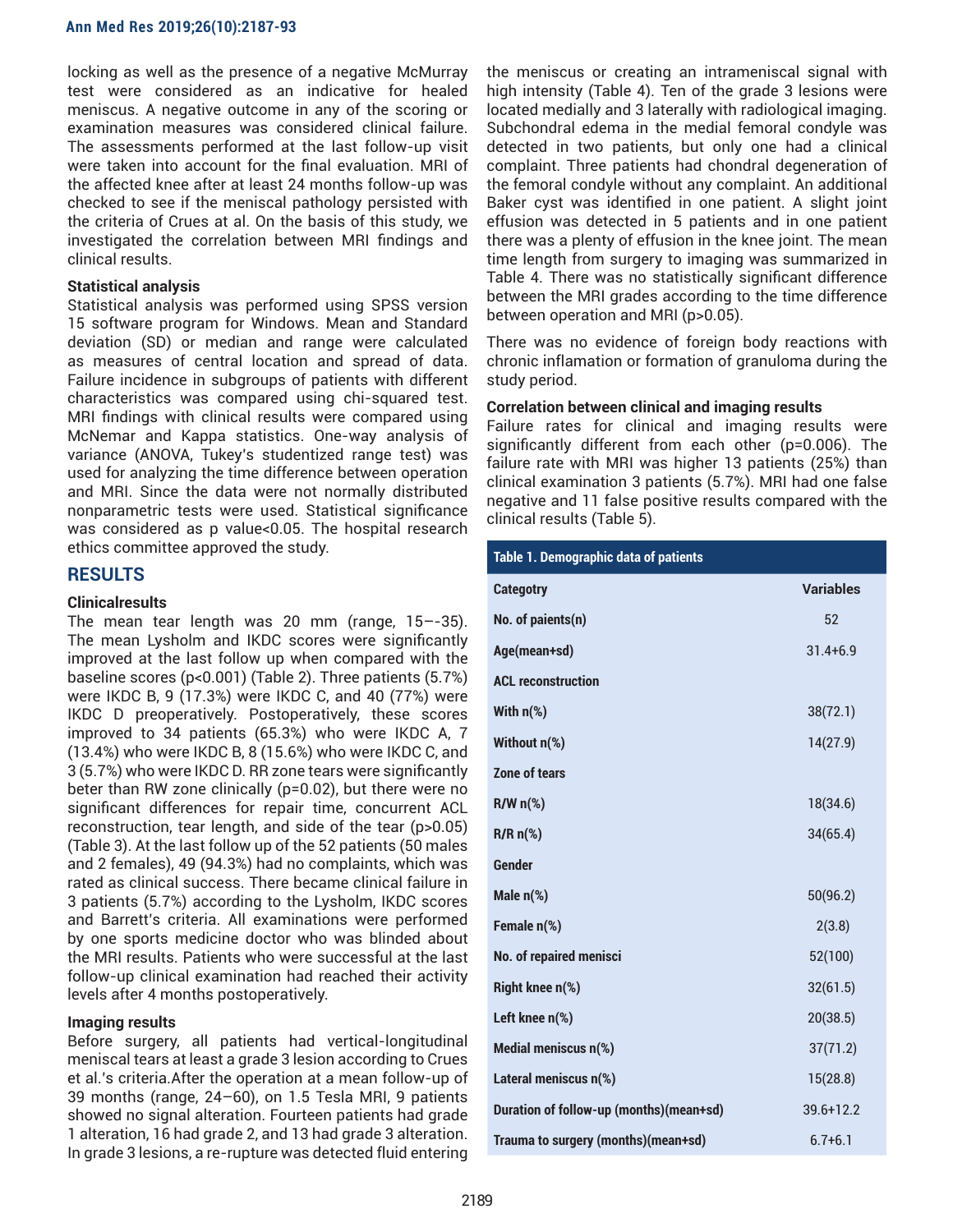# **Ann Med Res 2019;26(10):2187-93**

| <b>Table 2. Functional Results</b>                             |                            |                             |              |  |  |  |
|----------------------------------------------------------------|----------------------------|-----------------------------|--------------|--|--|--|
| <b>Evaluation method</b>                                       | <b>Preoperative scores</b> | <b>Postoperative scores</b> | p value      |  |  |  |
| Lysholm score (mean+sd)                                        | $51.4 + 10.6$              | $91.3 + 13$                 | $< 0.001(*)$ |  |  |  |
| <b>IKDC</b> score Median(Range)                                | $4(2-4)$                   | $1(1-4)$                    | $<0.001(**)$ |  |  |  |
| *: Independent Samples T Test<br>": Wilcoxon Signed Ranks Test |                            |                             |              |  |  |  |

| Table 3. Clinical and radiological failure rates according to the subgroups |                   |                                                 |                 |                                                  |               |
|-----------------------------------------------------------------------------|-------------------|-------------------------------------------------|-----------------|--------------------------------------------------|---------------|
|                                                                             | No. of tears n(%) | <b>Clinical failure</b><br>No. of tears $n$ (%) | $P$ Value $(*)$ | <b>Radiological failure</b><br>No. of tears n(%) | P Value $(*)$ |
| <b>Time of repair</b>                                                       |                   |                                                 |                 |                                                  |               |
| <8 weeks                                                                    | 23(44.2)          | 2(66.6)                                         | 0.58            | 2(15.4)                                          | 0.01          |
| >8 weeks                                                                    | 29(55.8)          | 1(33.4)                                         |                 | 11(84.6)                                         |               |
| <b>ACL reconstruction</b>                                                   |                   |                                                 |                 |                                                  |               |
| <b>With</b>                                                                 | 38(72.1)          | 2(66.6)                                         | 0.86            | 5(38.5)                                          | 0.48          |
| <b>Without</b>                                                              | 14(27.9)          | 1(33.4)                                         |                 | 8(68.5)                                          |               |
| Zone of tears                                                               |                   |                                                 |                 |                                                  |               |
| R/W                                                                         | 18(34.6)          | 3(100)                                          | 0.02            | 6(46.2)                                          | 0.33          |
| R/R                                                                         | 34(65.4)          | 0(0)                                            |                 | 7(53.8)                                          |               |
| <b>Length of tears</b>                                                      |                   |                                                 |                 |                                                  |               |
| $<$ 25 mm                                                                   | 36(69.2)          | 1(33.4)                                         | 0.24            | 7(53.8)                                          | 0.18          |
| $>25$ mm                                                                    | 16(30.8)          | 2(66.6)                                         |                 | 6(46.2)                                          |               |
| <b>Tear side</b>                                                            |                   |                                                 |                 |                                                  |               |
| <b>Medial</b>                                                               | 37(71.2)          | 2(66.6)                                         | 0.86            | 10(76.9)                                         | 0.73          |
| <b>Lateral</b>                                                              | 15(28.8)          | 1(33.4)                                         |                 | 3(23.1)                                          |               |
| <b>Knee side</b>                                                            |                   |                                                 |                 |                                                  |               |
| <b>Right knee</b>                                                           | 32(61.5)          | 2(66.6)                                         | 0.85            | 10(76.9)                                         | 0.32          |
| <b>Left knee</b>                                                            | 20(38.5)          | 1(33.4)                                         |                 | 3(23.1)                                          |               |
| *: Chi-Square Tests                                                         |                   |                                                 |                 |                                                  |               |

**ACL: Anterior cruciate ligament**

# **Table 4. Comparison of MRI grades and clinical results**

| <b>MRI Grade</b>                                    |               |               |               |               |               |
|-----------------------------------------------------|---------------|---------------|---------------|---------------|---------------|
|                                                     | Grade 0       | Grade 1       | Grade 2       | Grade 3       | P value $(*)$ |
| Time from surgery to MRI<br>(months)(mean+sd        | $37.7 + 11.0$ | $30.4 + 13.0$ | $30.3 + 16.1$ | $35.2 + 15.2$ | 0.73          |
| <b>Clinical results</b>                             |               |               |               |               | Total         |
| Symptomatic $n$ $%$ )                               |               | 1(33.3)       |               | 2(66.7)       | 3(100)        |
| Asymptomatic n(%)                                   | 9(18.4)       | 13(26.5)      | 16(32.7)      | 11(22.4)      | 49(100)       |
| ∴One-wayAnova test, MRI: magnetic resonance imaging |               |               |               |               |               |

# **Table 5. Clinical vs Radiologic Results**

| <b>MRI results (postoperative)</b>         |                     |                    |                           |           |  |
|--------------------------------------------|---------------------|--------------------|---------------------------|-----------|--|
|                                            |                     | Healed menicsi (n) | <b>Failed menisci (n)</b> | Total (n) |  |
| <b>Clinical results</b><br>(postoperative) | <b>No symptomes</b> | 38                 | 11                        | 49        |  |
|                                            | <b>Symptomatic</b>  |                    | $\overline{2}$            | 3         |  |
| Total(n)                                   |                     | 39                 | 13                        | 52        |  |
| <b>Mc Nemar, p:0.006</b>                   |                     |                    |                           |           |  |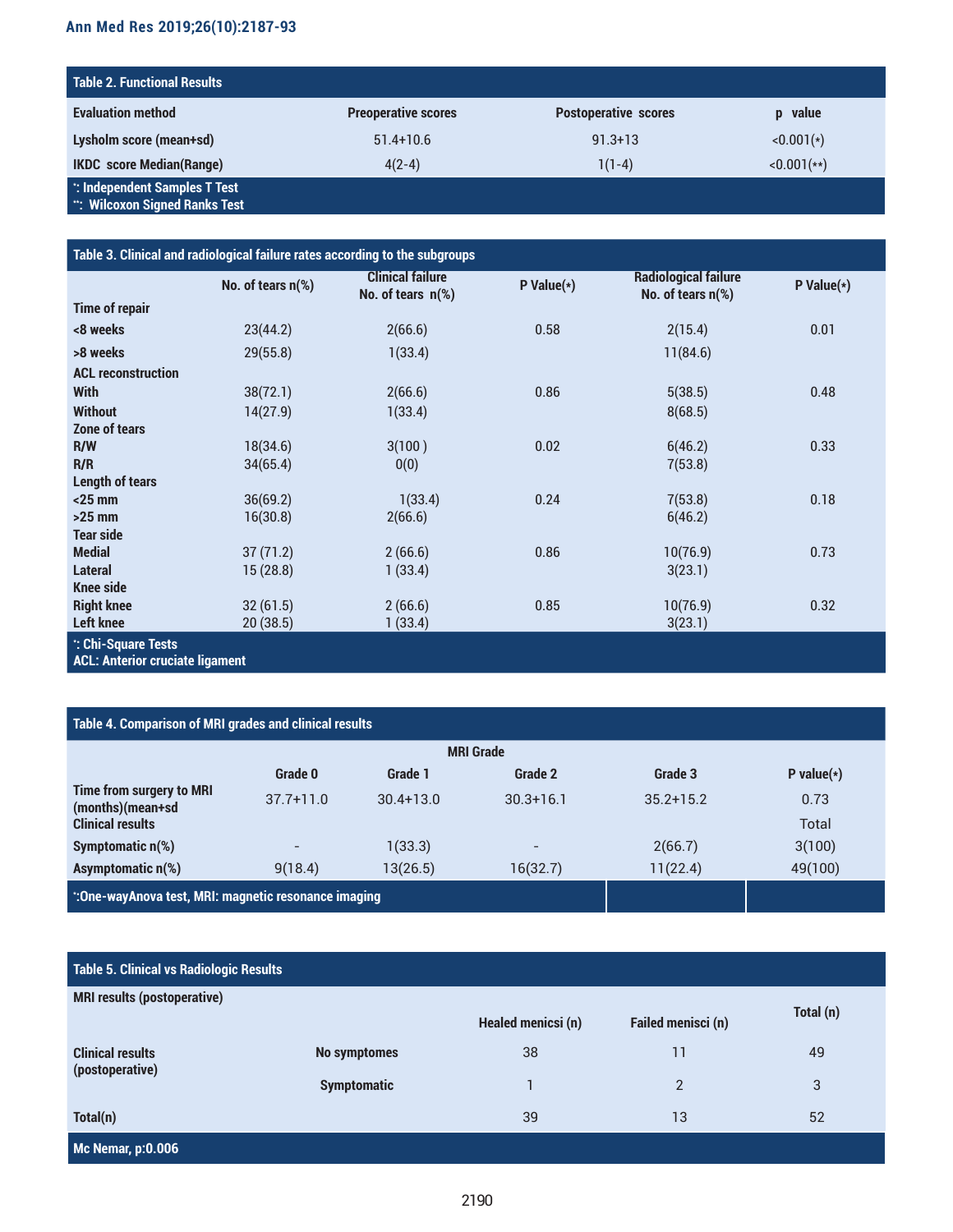## **DISCUSSION**

The most important finding of this study was that clinical examination and radiological investigation for meniscal healing gave significantly different healing and failurerates in the mid-term after all-inside arthroscopic meniscal repair(p=0.006).The failure rate of meniscal repair with MRI was higher than clinical examination (25% vs 5.7%). According to the findings of this study the MRI's diagnostic value is controversial in evaluating previously repaired menisci.

Meniscus injury is now a well-known source of knee dysfunction. Meniscus repair is preferred over meniscectomy to preserve function, and arthroscopic meniscus repair is one of the most common orthopedic procedures (2). There may be other associated pathologies with meniscal injury, most commonly acl injury, which may than result in osteoarthritis [21]. Therefore, the importance of protecting meniscus and acl and radiological evaluation of these patologies is very important. All-inside repair with meniscal fixators requiring simpler surgical techniques is widely used today (5). Clinical evaluation, radiologic methods and second-look arthroscopy were used to assess the repaired meniscus. In a recent study Miao et al. (6) suggested thorough clinical evaluation and supportive radiological studies in the repaired meniscus evaluation. Second-look arthroscopy is an expensive and invasive method so that it is more commonly used for ongoing symptoms (7). Evaluation of a repaired meniscus with MRI is controversial where it is a reliable method to diagnose a meniscal lesion (8-10). MRI may be considered as a good diagnostic tool in evaluating meniscus healing with its non-invasive and easily accessible feature, but edematous or fibrous tissues can produce pathological signals and cause misinterpretation in healing (11,12). It is important to evaluate the meniscal status after all-inside meniscal repair with meniscal fixators, whether healed or not, for guiding the patient's activity levels (15,16). In the short term several studies have confirmed the limitation of conventional MRI in evaluating the repaired meniscus whether healed or not (6,22-24).On the other hand, sensitivity of 92% and specificity of 99% have been reported by combining several MRI sequences (6,13,14).

It is shown that a man's meniscus healed by 4 months [25]. Also, in experimental studies nearly complete repair of a meniscus has been seen at 8 weeks, however complete repair of the meniscus has been seen by 6 months (23=. So from the operation to postoperative MRI, assessment is an important factor for investigating the repaired menisci. Initial fibrovascular tissues and later mature fibrocartilagenous scar produceincreased signal intensity on MRI. Hantes et al. (15), using indirect MRI, radiogically assessed the healing process of the meniscal repair at 3, 6, and 12 months after the operation. They found a significant reduction without disappearance of this hypersignal occurred from 3 to 12 months, and suggested that the meniscal healing process lasted for at least 12 months. In another study Miao et al. (6) emphasized that

MRI diagnostic accuracy correlated positively with the follow-up time in repaired meniscus. Mustonen et al. [26] found satistically significant difference between the grade 0 (36 months) and grade 3 groups (14 months) according to the time difference between the operation and MRI, they reported a highest incidence of meniscus with a grade 3 signal was seen in patients where the surgery had been performed within the last 18 months. In this current study, MRI was performed at least 24 months after the surgery and found no significant difference between the distributions of grades according to the time of MRI after surgery.

With a significantly longer follow-up time (mean, 37.7 months), the clinical and radiological outcome of 52 repaired menisci using the all-inside suture tecnique with a Fast-Fix suture device is evaluated in this study. The clinical success rates in our series was 94.3% according to the Barrett'scriteria et al. (20), and radiological success was 75% according to Crues et al. criteria (17). Radiological and clinical success rates with a Fast-Fix device have been reported as 82–92% [6,27-30]. In this current study the clinical results were similar to these findings with the Fast-Fix technique [28-30]. No adiological grading was identified between the radiological grading and clinical outcomes in this comparison study. Nine patients showed no signal alteration, 14 had a grade, 16 had a grade 2, and 13 had a grade 3 signal alterations, respectively. In 11 patients with good clinical outcome high radiological grades were identified. As we have shown in our comparisons, we believe that it is very difficult to distinguish between scar tissue and a fully healed meniscus using MRI examinations,

Eggli et al. (31), performing 25 MRI scans after meniscal repair with outside-in technique after a mean follow-up of 7.5 years reported that there was a discrepancy between clinical and MRI findings. They identified persistent grade 3 or 4 lesions in 96% of the successfully repaired menisci. Similarly, Steenbrugge et al. (32) reported mucoid degeneration or scarring within the site of insideout meniscal repair in 46% of patients with good clinical results after 13 years. Muellner et al. (11) performed MRI nearly 13 years after open meniscal repair among 19 patients. No signal alterations were observedin 4 patients, in 5 patients grade 2 signals were observed, and in 10 patients grade 3 signal alterations were observed on repaired side. In these series, the surgical techniques were different from our all-inside technique, but the results were consistent with ours. Additionally, in a long term study Pujol et al. (16) investigated the MRI features of the all-inside repaired meniscus in 23 patients using a 1.5-T MRI. They reported no meniscal signal alteration in 3 patients (13%), a vertical signal in 7 (30%), a horizontal signal in 9 (39%), and a complex tear in 4 (17.5%) with MRI examinations. There were several abnormal vertical and/ or horizontal hypersignals after arthroscopic all-inside meniscal repair on the repaired side on MRI examination after 10 years postoperatively. Thus it was suggested that MRI was not suitable for sensing for repaired meniscus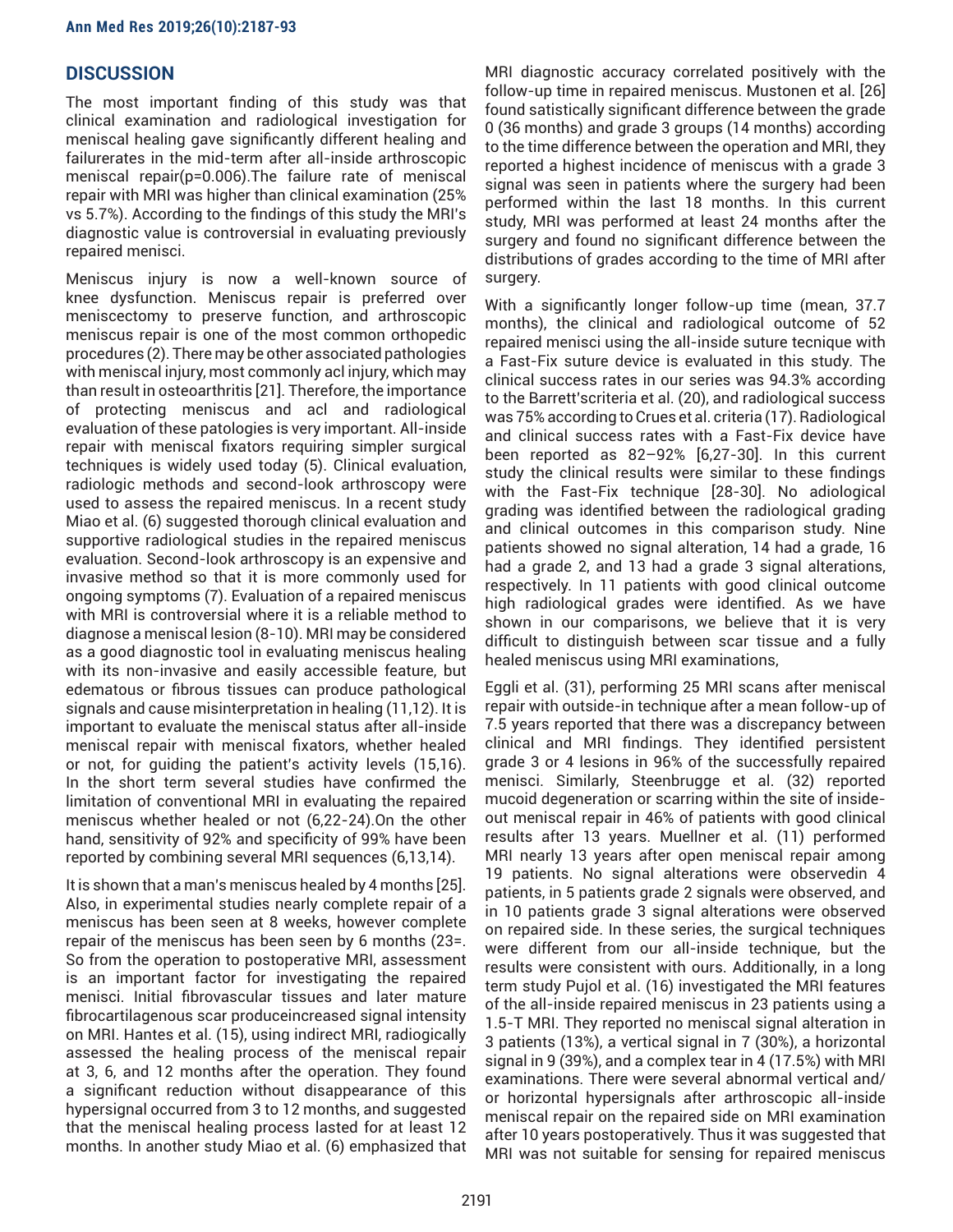even after a long-term follow-up because of the initial fibrovascular tissues and later mature fibrocartilagenous scar tissues producing abnormal signals.

Some studies demonstrated that using T1-weighted or proton-density-weighted MR images it was not possible to diagnose a recurrent tear after previous repaired meniscus. In both the healed and recurrent tear the intrameniscal signal contacting the surface is identical. De Smet [33] demonstrated that the identification of the meniscus fragment or fluid signal intensity entering the meniscus on fat-saturated proton density or T2-weighted images was specific for the detection of recurrent meniscus rupture after repair.Sensitivities with fat-saturated fast SE proton-density- and T2-weighted images (13,14) (96 to 100%) are higher than with the older techniques of SE T2-weighted images [34] (60 to 75%). De Smet [33], based on the studies of White et al. (13) and Applegate et al. [34], also suggested that if the patient was known to have meniscus repair without meniscus resection, MRI might have a comparable accuracy with MR arthrography.Both Magee et al. [35] and Kececi et al. [36] do not agree with this conclusion.Keçeci et al.[36] reported that direct MR arthrography was considered to be a more reliable method for assessing the status of the postoperative meniscus and that MR arthrography appeared to be an invasive procedure compared to conventional MRI, but was less invasive than second-look arthroscopy and supported the idea that many unnecessary procedures might be avoided with MR arthrography.

Although the diagnostic value of MRI on repaired meniscusis controversial in the literature we used 1.5 T MR imaging of sagittal T2-weighed fast field echo, sagittal proton-density-weighted turbo spin echo, axial T2-weighted turbo skin echo spoiled invertion recovery, coronal T2-weighed fast field echo with fat saturation, and coronal proton-density-weighted turbo spin echo with fat saturation to assess the healing status for all meniscus repairs. To verify meniscal healing after artroscopic allinside meniscal repair, Hoffelner et al. [37] investigated the correlation between clinical and radiological results using 3 T MRI and found that imaging with a 3-Tesla MRI after meniscal repair provides good but not definitive reliability on meniscus healing. Therefore, it has no advantage compared to 1.5-T MRI.

Recent advances in MRI technology (proton density images, higher fluid sensitivity, rapid suppression of fat suppression, etc.) and their applications in the field of arthroscopic knee surgery invalidate the older technology and offer both non-invasive and more accurate diagnostic methods. However, new investigations should be conducted to prove the reliability of newer MR imaging in the postoperative meniscus. In addition to its role in diagnosis, second-look arthroscopy is still the gold standard method for evaluation of the repaired meniscus offering treatment opportunity.

There were some limitations of our study. It was retrospective in nature and follow-up time was short.

Besides we used symptomatic improvement as a clinical outcome measure to evaluate the success rate and we were not able to perform arthroscopy or MR arthrography in these patients to accurately analyze our results. Therefore, further prospective long term studies are needed to clarify the diagnostic value of MRI in previously repaired menisci.

## **CONCLUSION**

Clinical examination and radiological investigation for meniscal healing with 1.5 Tesla MRI gave different healing and failure rates in the mid-term after all-inside arthroscopic meniscal repair, and this was statistically significant (p=0.006).The failure rate of meniscal repair with MRI was higher than clinical examination (25% vs 5.7%). According to the findings of this study the diagnostic value of MRI was controversial in evaluating previously repaired meniscus.

*Competing interests: The authors declare that they have no competing interest.* 

*Financial Disclosure: There are no financial supports Ethical approval: This study was approved by the Institutional Ethics Committee and conducted in compliance with the ethical principles according to the Declaration of Helsinki.*

*Erdal Uzun ORCID: 0000-0002-5456-3699 Serap Dogan ORCID: 0000-0001-6331-2245 Ahmet Guney ORCID: 0000-0002-5456-3699 Soner Akkurt ORCID: 0000-0003-3736-0037*

# **REFERENCES**

- 1. McDermott ID, Amis AA. The consequences of meniscectomy. J Bone Joint Surg Br 2006;88:1549–56
- 2. Tuckman DV, Bravman JT, Lee SS, et al. Outcomes of meniscal repair: minimum of 2-year follow-up. Bull Hosp Jt Dis 2006;63:100–4.
- 3. Rosso C, Kovtun K, Dow W, et al. Comparison of all-inside meniscal repair devices with matched inside-out suture repair. Am J Sports Med 2011;39:2634–39.
- 4. Rodeo SA. Arthroscopic meniscal repair with use of the outside-in technique. Instr Course Lect. 2000;49:195–206
- 5. Grant JA, Wilde J, Miller BS, et al. Comparison of inside-out and all-inside techniques for the repair of isolated meniscal tears: a systematic review. Am J Sports Med 2012;40:459– 68.
- 6. Miao Y, Yu JK, Ao YF, et al. Diagnostic values of 3 methods for evaluating meniscal healing status after meniscal repair: comparison among second-look arthroscopy, clinical assessment, and magnetic resonance imaging. Am J Sports Med 2011;39:735–42.
- 7. Morgan CD, Wojtys EM, Casscells CD, et al. Arthroscopic meniscal repair evaluated by second-look arthroscopy. Am J Sports Med 1991;19:632–8.
- 8. McCauley TR. MR imaging evaluation of the postoperative knee. Radiology 2005;234:53–61.
- 9. Recht MP, Kramer J. MR imaging of the postoperative knee: a pictorial essay. Radiographics 2002;22:765–74.